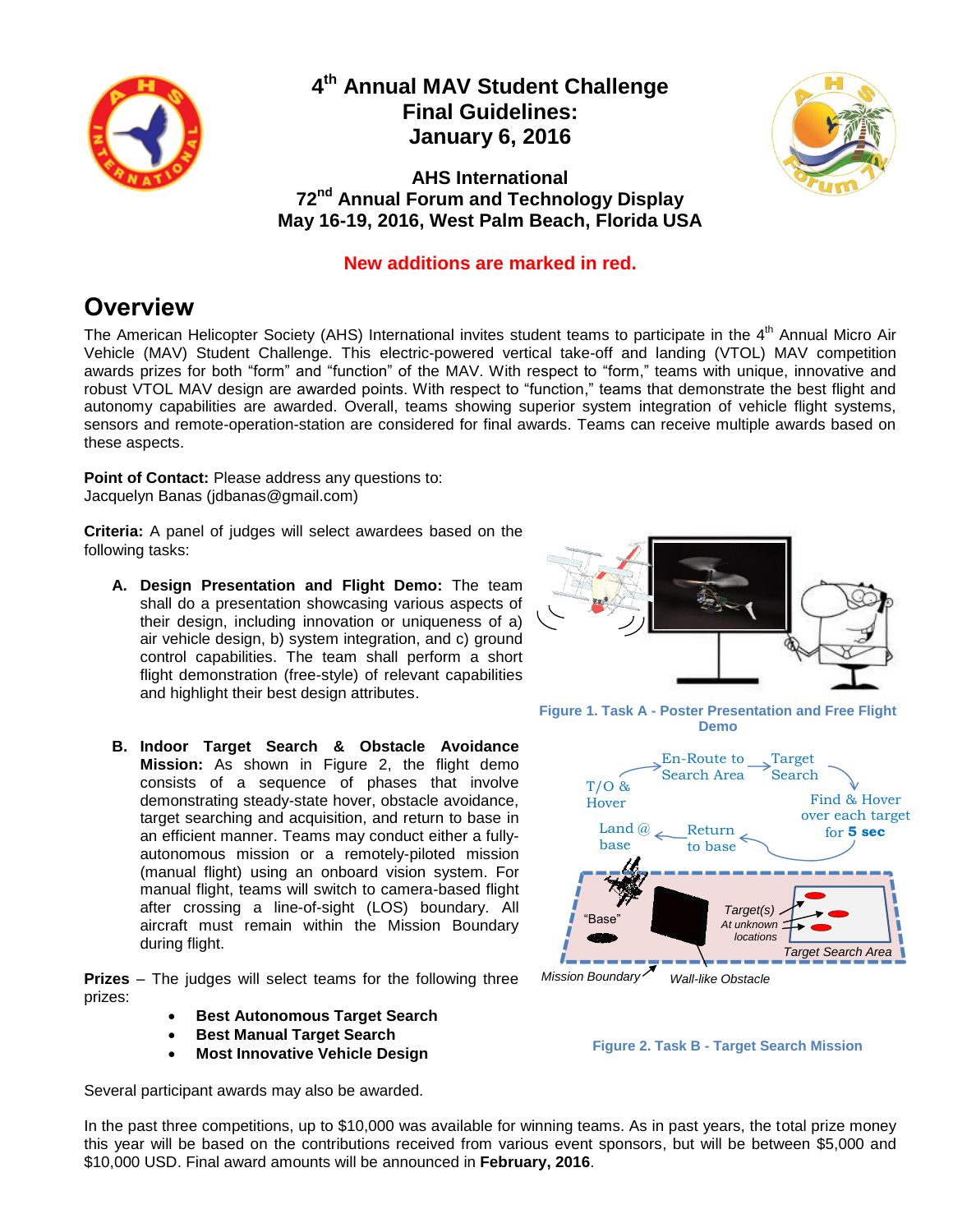# **Who Can Apply**

#### *Team Restrictions*

Competition is restricted to teams with full-time university and/or high-school students. At least one member of the team must be a current AHS Student Member at the time of entry. High-school teams are encouraged to find a university or industry mentor to help guide progress through various competition milestones. Teams must have at least one member registered for the AHS Forum. Teams may request waivers and discounts for AHS Forum registration fees, for student participants in the competition. If there are more than two teams per university, the selectors reserve the right to disallow participation to limit the number of teams.

#### *Vehicle restrictions*

The competition is restricted to aircraft with the following properties:

Configuration:

- Must have vertical takeoff and lift (VTOL) capability
- Single/multiple rotors/propellers
- Onboard flight-stabilization
- Onboard camera(s) needed for mission Multiple cameras are allowed.
- Standard communication (preferred 2.4 GHz)

Space, Weight and Power (SWAP):

- Electric-powered vehicles only (no gas powered vehicles)
- Weight < 500g (17.6 oz) including batteries
- Size <45 cm (17.7 inches) in any dimension

Safety:

 "Kill Switch": Dedicated hardware RC kill switch or remote-operation button command. Vehicle equipped to instantly cut power upon receiving "kill" command.

## **Selection and Competition Schedule**

The team applications will undergo a gated review process involving paper submission of design approach, a video submission of capabilities, followed by the final competition at AHS Forum. These stages are described below.

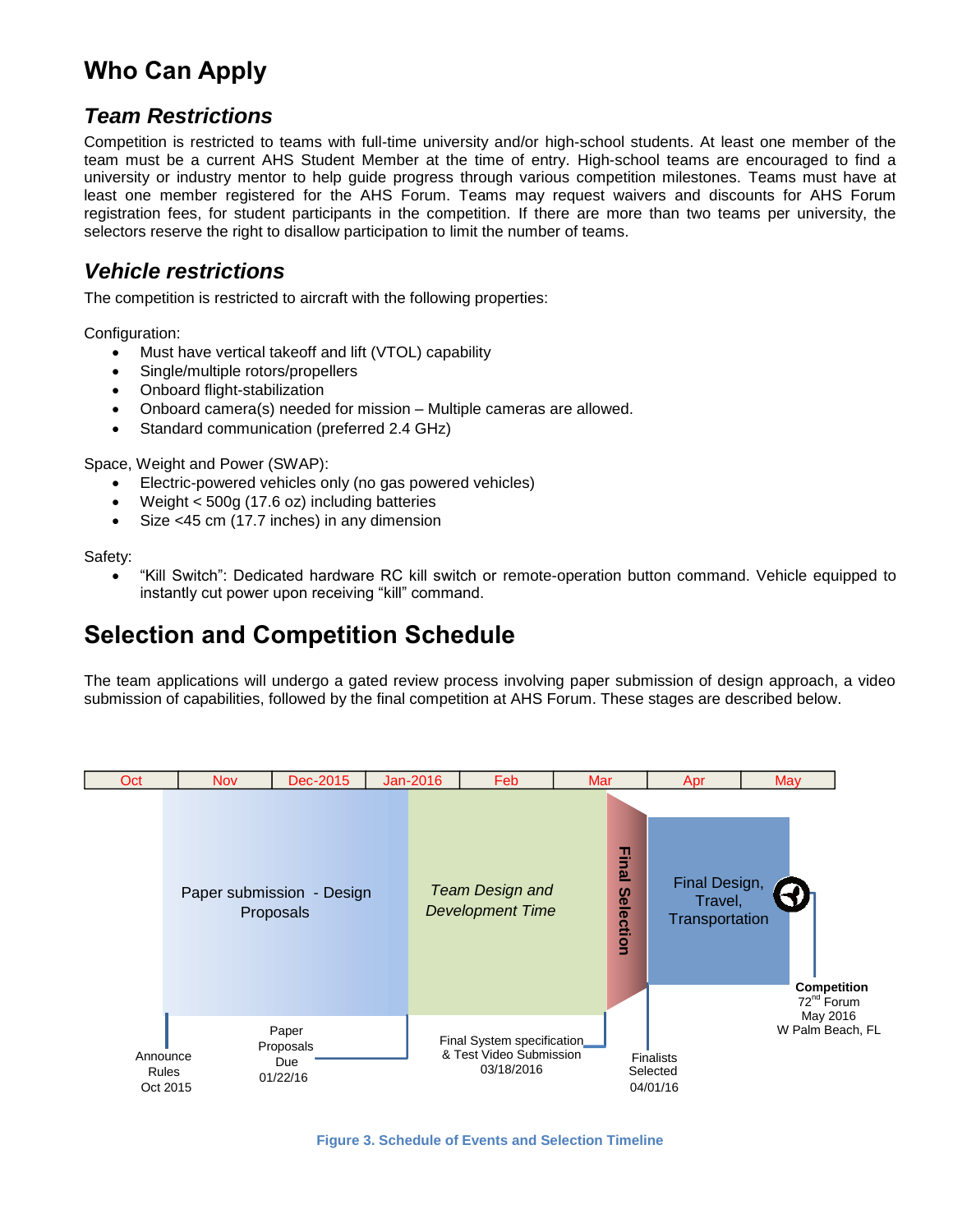### *Gate 1: Paper Submission (Due by January 22, 2016)*

Each participant team shall submit a completed **team information form** and an abstract with the following information: Team description with key student and faculty members (1 page), Vehicle specification and capabilities (1 page), Onboard-System & Remote-Operation development proposal (2 pages), Preliminary plan to final demo (1 page). This information will used to judge relative progress of the teams and a preliminary ranking of teams. Preliminary ranking results will not be disclosed, but will be incorporated into final selection. Please send a completed team form along with your paper proposal to Jacquelyn Banas (jdbanas@gmail.com) by 5 p.m. (GMT-5) January 22, 2016, with subject "AHS MAV competition."

### *Gate 2: Video Evidence of Competition Readiness (Due by March 18, 2016)*

Each participant team shall submit a system design document with the following information: Final vehicle & system configuration description (2 pages), Vehicle Autonomy and Remote operation capabilities including target tracking results (2 pages), Gaps to address before final demo (1 page).

Additionally, teams will **submit a video** showing a) measurement of vehicle dimensions and weight, and b) vehicle acquiring a stable hover over a known target using onboard vision. If remotely operated, the video shall clearly show takeoff from a nearby base location, and the operator transitioning from line-of-sight operation to using only onboard cameras as visual cues to hold target hover. If autonomous, the video should show the real-time ground-station or recorded target-feedback information relevant to the tracking performance. These results should be included in the paper submission as well for Gate 2.

### *Finalists Teams Selection (Announced by Friday, April 1, 2016)*

The AHS competition finalists will be selected by a panel of judges using the following criteria a) Prior experience, b) Team diversity, c) Proof of vehicle readiness, d) Vehicle weight/size and constraints, and e) Plan realism. Additionally, the video evidence submitted at Gate 2 will be used to assess vehicle readiness and performance and ascertain vehicle weight/size and constraints. The panel will select **SIX FINALISTS** on April 1 for participation in the AHS Forum competition.

## **Final Competition**

The final competition will take place in conjunction with the 72<sup>nd</sup> AHS International Annual Forum & Technology Display in West Palm Beach, Florida. The event is planned for Monday, May 16, 2016 at 4 p.m. at the Palm Beach County Convention Center.

During the final competition, the teams will conduct Task A and Task B discussed earlier, in two separate, competing categories: fully-autonomous aircraft will be scored against each other, separate from the manually-controlled vehicles. Teams will be rated according to the following metrics by an independent panel of judges from industry and academia.

#### **Ratings Structures**

#### *Task A – Design Presentation and Flight Demo*

For Task A, poster presentation and free-flight demo, the metrics are provided in table below. The rating IDs A1-A5 will be combined in a specific weighted formula (to be disclosed later) in order to construct an overall score.

| Task A                | <b>Design and Innovation Metrics</b>                                                                              | <b>Rating ID</b><br>$(0-5)$ |
|-----------------------|-------------------------------------------------------------------------------------------------------------------|-----------------------------|
| Originality           | Not off-the-shelf, involves innovative engineering, solved<br>challenging integration issues, unique capabilities | A <sub>1</sub>              |
| Flight<br>Performance | physical design, stabilization approach, aerodynamics<br>and flight-stability, agility                            | A2                          |
| System<br>Engineering | sensor-integration, remote pilot & GCS capabilities;<br>antenna/wiring/sensor installation, craftsmanship.        | A <sub>3</sub>              |
| Maturity              | Ruggedness, Field readiness, completeness of design,<br>autonomy-readiness, potential for sensors.                | A4                          |
| Teamwork              | Inter-disciplinary teams, team "intangibles," leadership<br>shown.                                                | A5                          |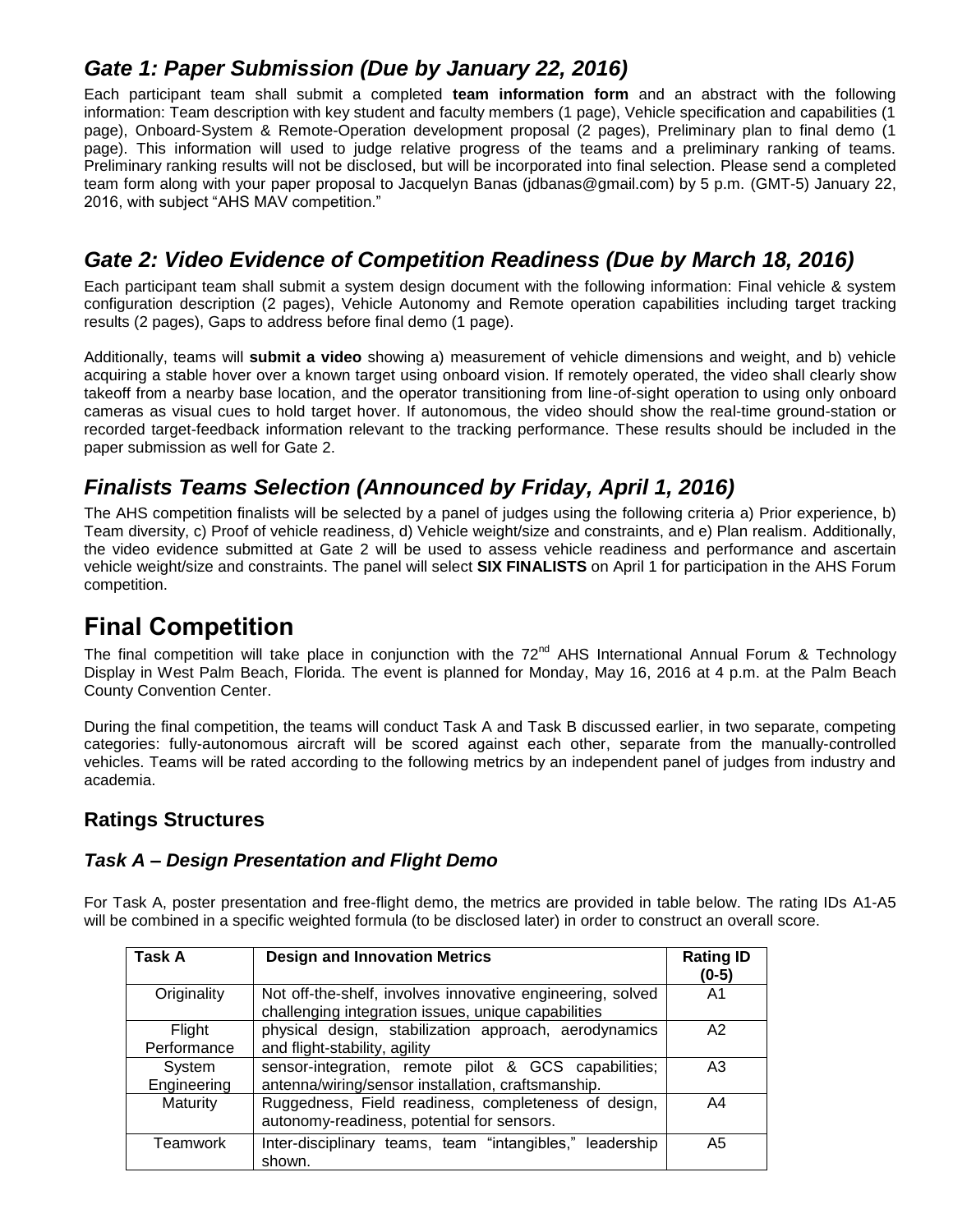#### *Task B – Indoor Target Search & Obstacle Avoidance Mission*

Task B consists of executing a target "search & monitor" obstacle avoidance, and return-to-base mission — using only an onboard set of cameras. The 2016 Challenge will include three (3) targets as well as a wall-like obstacle between the base and the target search area. Points will be awarded for successful completion of each stage of the mission and successful identification of each target. Maximum award points for completion of each phase are specified below. An additional qualitative assessment similar to the one used in previous years will be conducted for each mission phase, but this will only be used for tie-breaking purposes.

Teams will have a maximum of 10 minutes for setup and flight. More than one attempt at completing the mission is possible within that time, and the team's intent to start a second attempt should be clearly announced. Each attempt must start from the home base and include all the mission elements in order. Each flight will be separately scored by the judges.

Aircraft are expected to conduct the following mission (max 15 points), in this order:

- 1. Liftoff and hover above the home base at a height of 2 m (6.6 ft) above ground level (AGL). (1 point)
- 2. Takeoff and fly towards the target search area, avoiding any obstacles. (2 points)
- 3. Search for targets in the designated target search area. Once a target is found, the aircraft must perform a surveillance hover above the target for a minimum of 5 seconds. (2 points per target) There will be three (3) targets in the area, and the 5-second hover must be performed for each target for it to be counted as "found." Each target can only be "found" once. The hover height above the target is unspecified but must remain within the general competition limit of 4.5 m (15 ft) AGL.
- 4. Return to base, avoiding any obstacles. (3 points)
- 5. Perform a stable hover over the home base at 2 m (6.6 ft) AGL for at least 5 seconds. (2 points)
- 6. Perform a controlled landing on the home base. (1 point)

[Figure 4](#page-4-0) shows the details of the competition area. The "Line of Sight" (LOS) boundary is the threshold beyond which an operator located near the base switches to onboard-camera-based control, as the vehicle moves into the right. The base, target and mission boundary markings will remain the same as the 2015 designs, and details for each are depicted in [Figure 5,](#page-4-1) [Figure 6,](#page-4-2) and [Figure 7,](#page-4-3) respectively. For autonomous operation, these "images" can be used by video-processing algorithms for target and home-base search and hover-hold operations. Although the target location area is roughly known, the exact location of each target is unknown and may change from team to team. Further information about the wall-like obstacle will be determined by January 29, 2016.

Under no circumstance shall a vehicle overshoot the mission boundary by more than 1 m (3 ft). Vehicle altitude is **strictly limited** to 4.5 m (15 ft) AGL. Note that the overall dimensions in the diagram below are approximate and are subject to change based on space availability at the Forum location. Final dimensions should be available by January 29, 2016.

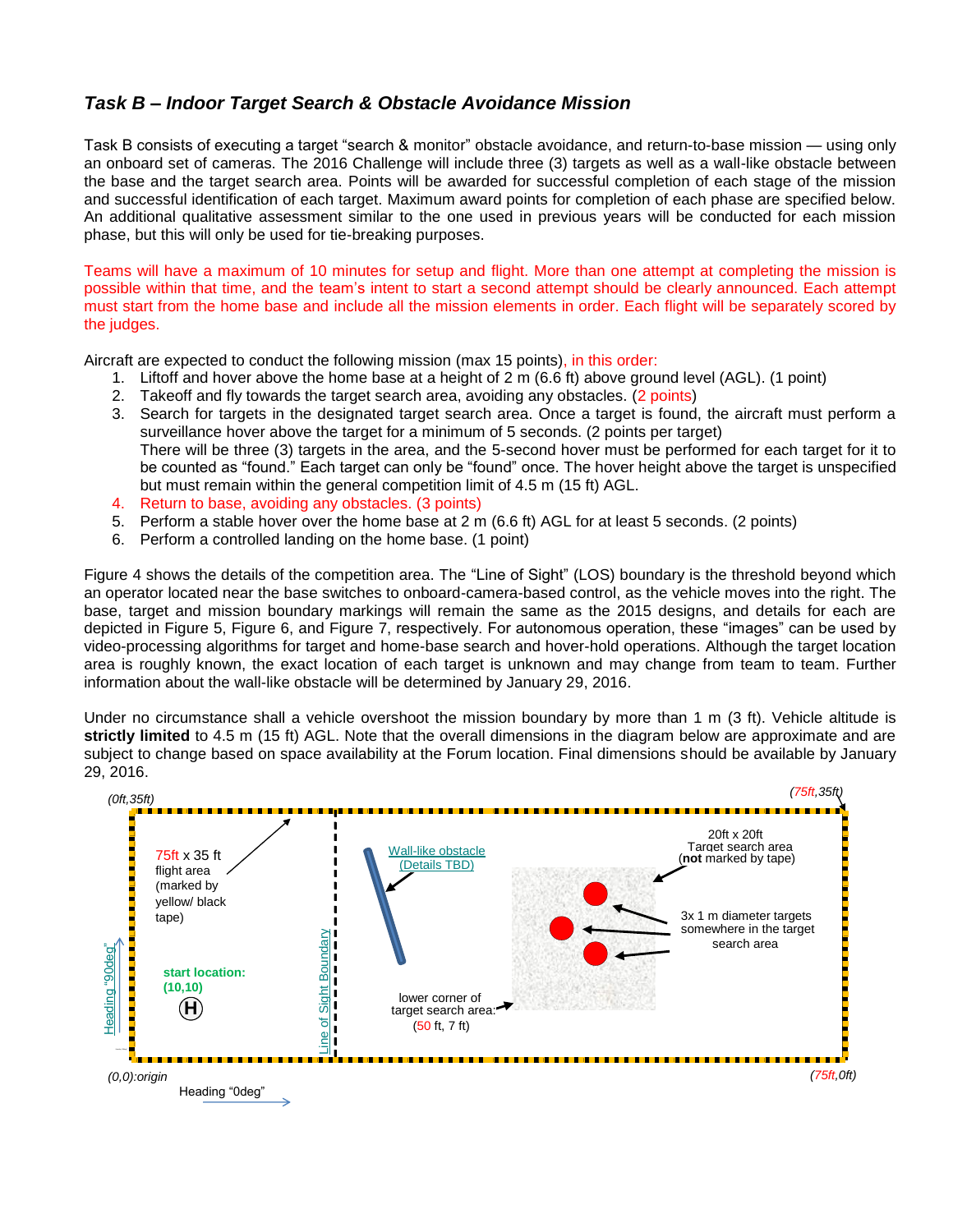#### <span id="page-4-3"></span><span id="page-4-2"></span>**Figure 4: Approximate Layout of the Competition and Areas of Interest.**

<span id="page-4-0"></span>

<span id="page-4-1"></span>For Task B, an additional qualitative assessment of the vehicle will be recorded for tie-breaking purposes. The panel of judges will use the following criteria (rating ID Q1-Q7) during each of the mission phases to rate the vehicle. All teams are encouraged to use the following criteria to guide their design.

| Task B/<br><b>Mission Phase</b> | <b>Qualitative Criteria</b>                                                                                     | <b>Rating ID</b><br>$(0-5)$ |
|---------------------------------|-----------------------------------------------------------------------------------------------------------------|-----------------------------|
| Take off &<br>Hover             | 2 m (6 ft) hover height above base.                                                                             | Q1                          |
|                                 | Metrics: Time to stable hover & Hover stability.                                                                |                             |
| En Route to                     | Transition to this phase with clearly-announced user                                                            | Q2                          |
| Search Area                     | signal. Metrics: Qualitative smoothness of transitions and<br>Time to reach search area.                        |                             |
| Obstacle                        | Avoid obstacles between the home base and the target                                                            | Q3                          |
| Avoidance                       | search area.                                                                                                    |                             |
|                                 | Metrics: Successful avoidance, Smoothness of flight<br>around obstacles.                                        |                             |
| <b>Target Search</b>            | Remote operator or Autonomous system will use only                                                              | Q4                          |
|                                 | onboard camera to find each target.                                                                             |                             |
| Target                          | Metrics: Time to find target, Operator involvement<br>Establish a stable hover for at least 5 seconds over each | O5                          |
| Surveillance                    | target. Smoothly transition between hover and searching.                                                        |                             |
|                                 | Metrics: Lateral target tracking error, Stable roll/pitch                                                       |                             |
|                                 | performance                                                                                                     |                             |
| En Route Return                 | Transition to this phase with user signal. Remote operator                                                      | Q6                          |
| to Base                         | can use LOS. "Base" can use homing beacons for                                                                  |                             |
|                                 | autonomous RTB.                                                                                                 |                             |
|                                 | Metrics: Qualitative smoothness of transitions, Time to<br>acquire stable hover over base                       |                             |
| Hover and                       | Acquire stable hover 2 m (6 ft) above base before landing.                                                      | Q7                          |
| Landing                         | Metrics: Hover and landing performance, distance from                                                           |                             |
|                                 | center.                                                                                                         |                             |

The disqualification rating will be given in case the vehicle violates the vehicle and demonstration limits. The following criteria will disqualify a team during final competition and nullify all mission points for the team.

| <b>Disqualification Criteria</b>                        | <b>DQ Number</b> |
|---------------------------------------------------------|------------------|
| Vehicle weight or size outside of stipulated limits.    | DQ1              |
| Flight above 4.5 m (15 ft) AGL                          | DQ <sub>2</sub>  |
| Airspeeds above 1.5 m/s (5ft/sec)                       | DQ3              |
| Overshooting the mission boundary by $>1$ m (3 ft).     | DQ4              |
| Failure for the Remote Operator to:                     | DQ5              |
| Use only the onboard camera to stay within bounds.<br>- |                  |
| Switch to onboard camera beyond the LOS boundary.<br>۰  |                  |

The ratings A1-A5 and points from the mission will be combined in a specific weighted formula to decide the three prize winners for the AHS competition. Ties will be determined using criteria Q1-Q7. Runners-up will receive participation awards. All prize awards are subject to availability of competition sponsors and award funds.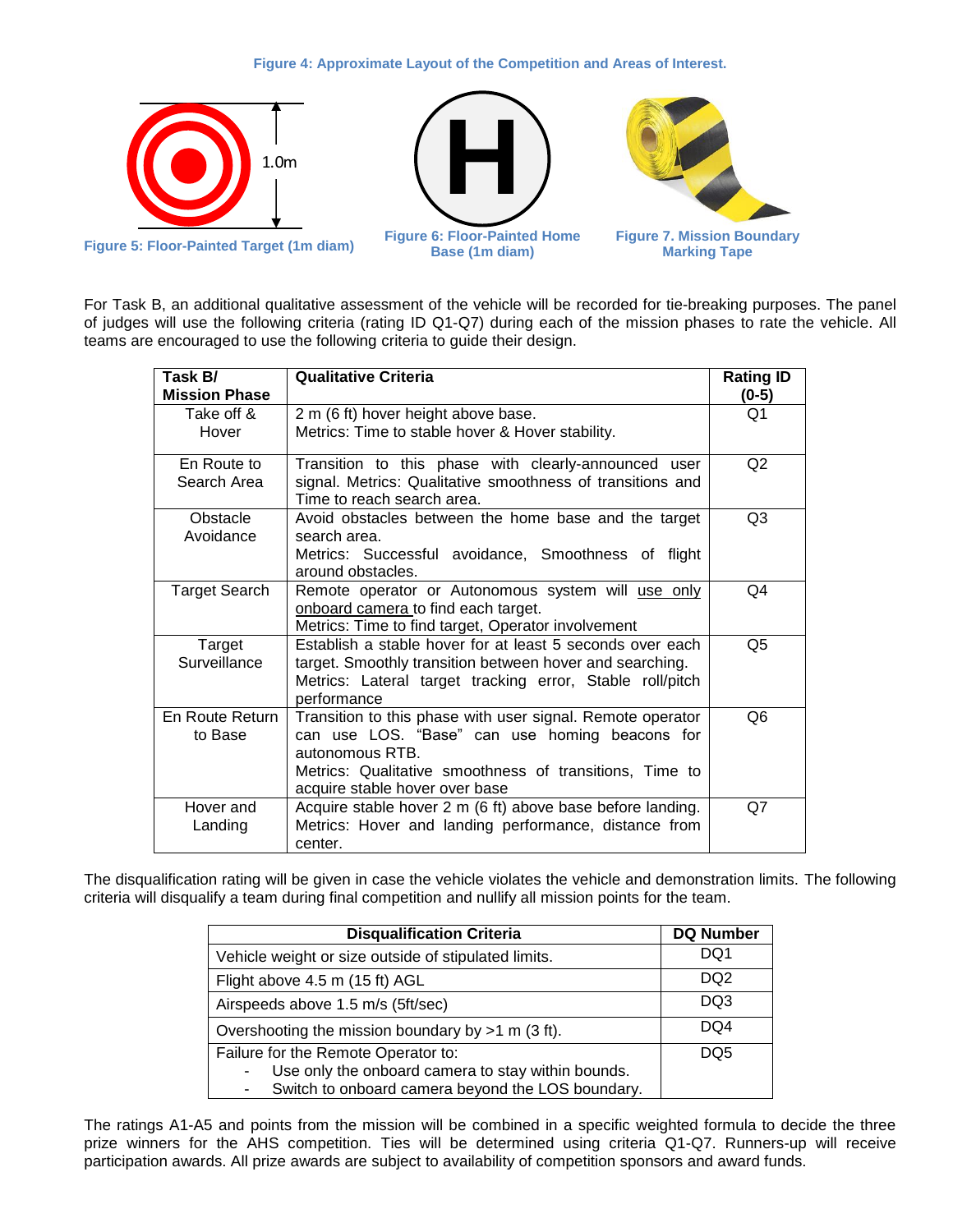### *Travel*

AHS will not provide any travel or accommodation support for finalist teams. Teams are responsible to raise funds for travel, accommodation, equipment transportation, customs and storage if necessary. AHS will provide onsite storage, power supplies and desk space for equipment checks and repair. Additionally, AHS will provide easels or other poster-mounting means for displaying team presentation artifacts. Teams can contact AHS to consider a waiver or discount for AHS Forum registration fees for student participants. It is recommended that three team members attend the final demonstration in order to provide necessary support and safety operations.

### *Disclaimers*

AHS assumes no responsibility for any actions caused by any participants of the MAV Student Challenge. These rules are subject to changes. Final rules will be published on or before January 29, 2016.

Participation in the completion explicitly gives permission to AHS International to use photographic, video, documentation or other records of the competition for educational and promotional purposes.